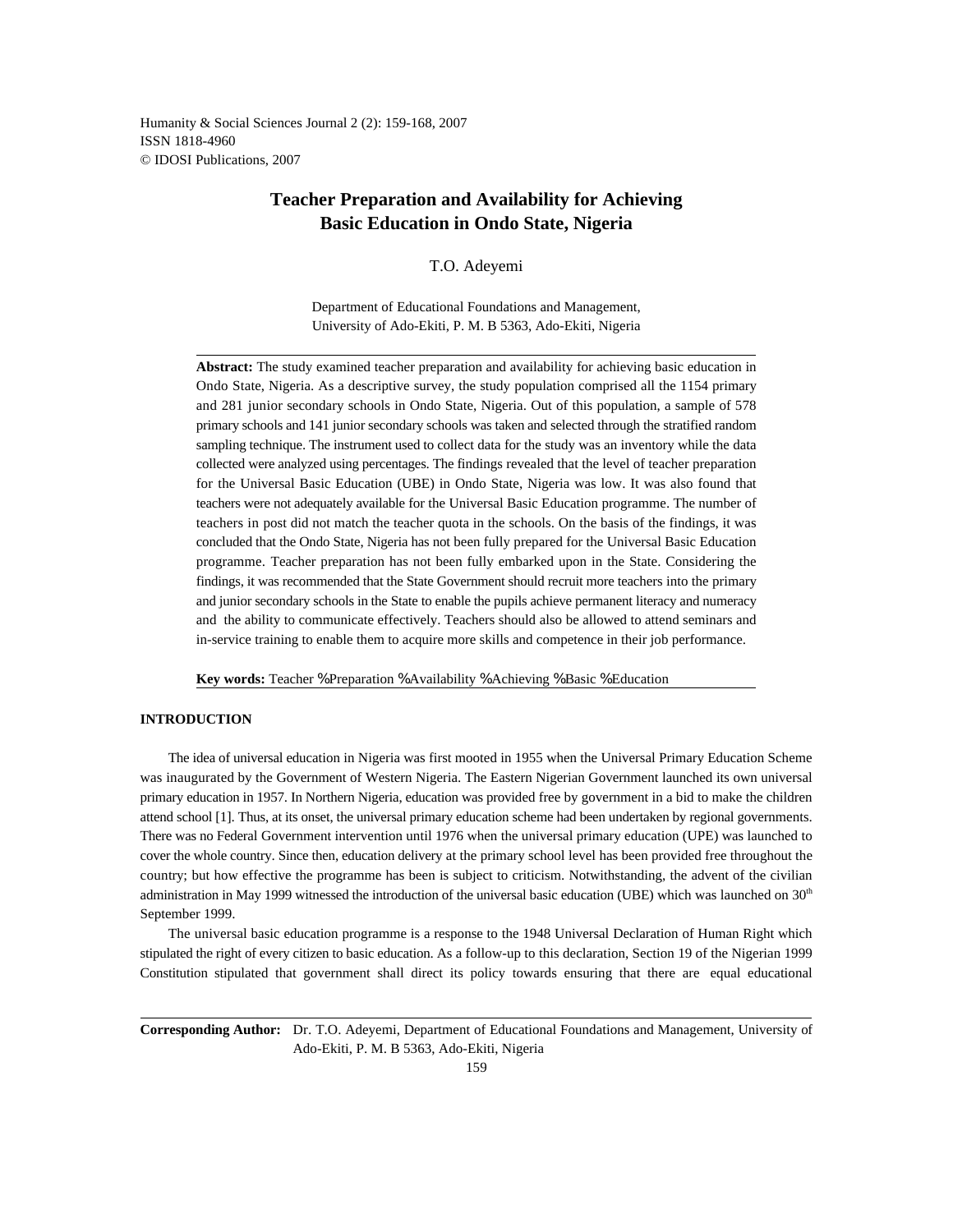opportunities at all levels in line with the national policy on education [2]. The Constitution also provides that government shall eradicate illiteracy and shall as at when practicable provide free secondary education and free university education [3]. The policy might perhaps have been made in view of the increasing withdrawal of pupils from schools to learn trades thereby leading to considerable dropout of pupils from schools [4].

Thus, a critical look at the education industry in Nigeria would reveal that educational output does not justify the input incurred [5]. A fall in the standard of education has also been reported [6; 7]. Many factors might perhaps been responsible for the fall in standard. Among the reasons was the absence of library facilities in many schools [8]. In this regard, [8] reported that the Nigerian Library Association is worried by the omission of libraries in the original plan for the UBE classrooms.

Since its inception in 1999, available infrastructural facilities, teaching and learning materials as well as qualified teachers are perhaps grossly inadequate in schools [9]. [9] for instance, reported that out of the 21 million children of primary school age in 1996, only 14.1million were enrolled in school. The completion rate was 64.1% while the rate of transition to the junior secondary school w as 39.8%. According to him, the situation in the junior secondary school was not better. He reported that out of the total population of 7.2 million children of 12 to 14 years old in Nigeria, only 2.4 million pupils were enrolled in schools. This was manifested at the sight of so many children of school age roaming the streets in many Nigerian cities during school hours.

Free education has been an on-going phenomenon in Ondo State, Nigeria. The objectives of the universal basic education include among other things, the provision of universal access to basic education, provision of a conductive learning environment, eradication of illiteracy as well as the ability to communicate effectively. The objectives also include laying of sound basis for scientific reflective thinking; development of sound attitudes; giving every child the opportunity of developing manipulative skills that would enable him or her to function effectively in the society [10-12].

In achieving these objectives, [10] reported that the Universal Basic Education is meant for every Nigerian child of school age and it is to make education free and compulsory for the first nine years of schooling from primary one to junior secondary school (JSS) class three, that is, 6 years in the primary schools and 3 years in the junior secondary schools. Since the UBE Scheme includes the junior secondary school, the National Policy on Education stipulated the objectives of junior secondary schools to include effective thinking, communication skills, making of relevant judgment, making the pupil a useful members of one's family, understanding basic facts about health and sanitation, understanding and appreciating one's role as a useful member of the country.

Notwithstanding the laudable objectives of universal basic education, [13] reported that one of the several limitations to the implementation of the programme was the long absence of an enabling law since 1999 when the programme was launched. He argued that the effect of this long delay is the refusal of the government to employ teachers for the programme. He however reported that the first part of the bill is about the right of the child to education and the government has the responsibility of providing education for the child. The second part is about the Universal Basic Education Commission. The third part is about the law for the States and the local governments. He then argued that what was being done now was to embark on enrolment campaign, the construction of additional classrooms and the provision of instructional materials as well as teachers' development.

On this note, [14] reported that the universal basic education is on course while the sincerity of the Federal Government in the programme is not in doubt. He exclaimed that since African children must continue to demand education as a right, it must be provided free for them. In this respect, the purpose of the study was to examine the position of teachers' preparation and availability in achieving the universal basic education in Ondo State, Nigeria. The study was also to make projections on pupils' enrolment and teacher requirements for the effective implementation of the programme..

#### **Statement of the problem:**

Despite all the agreements entered into by Nigeria concerning eradicating illiteracy, the literacy rate in Nigeria is still very low [10]. There seems to be widespread disparities in the quality and access to education across the country. Since its launching in 1999, common observations in the schools' system have shown that many Nigerians were skeptical about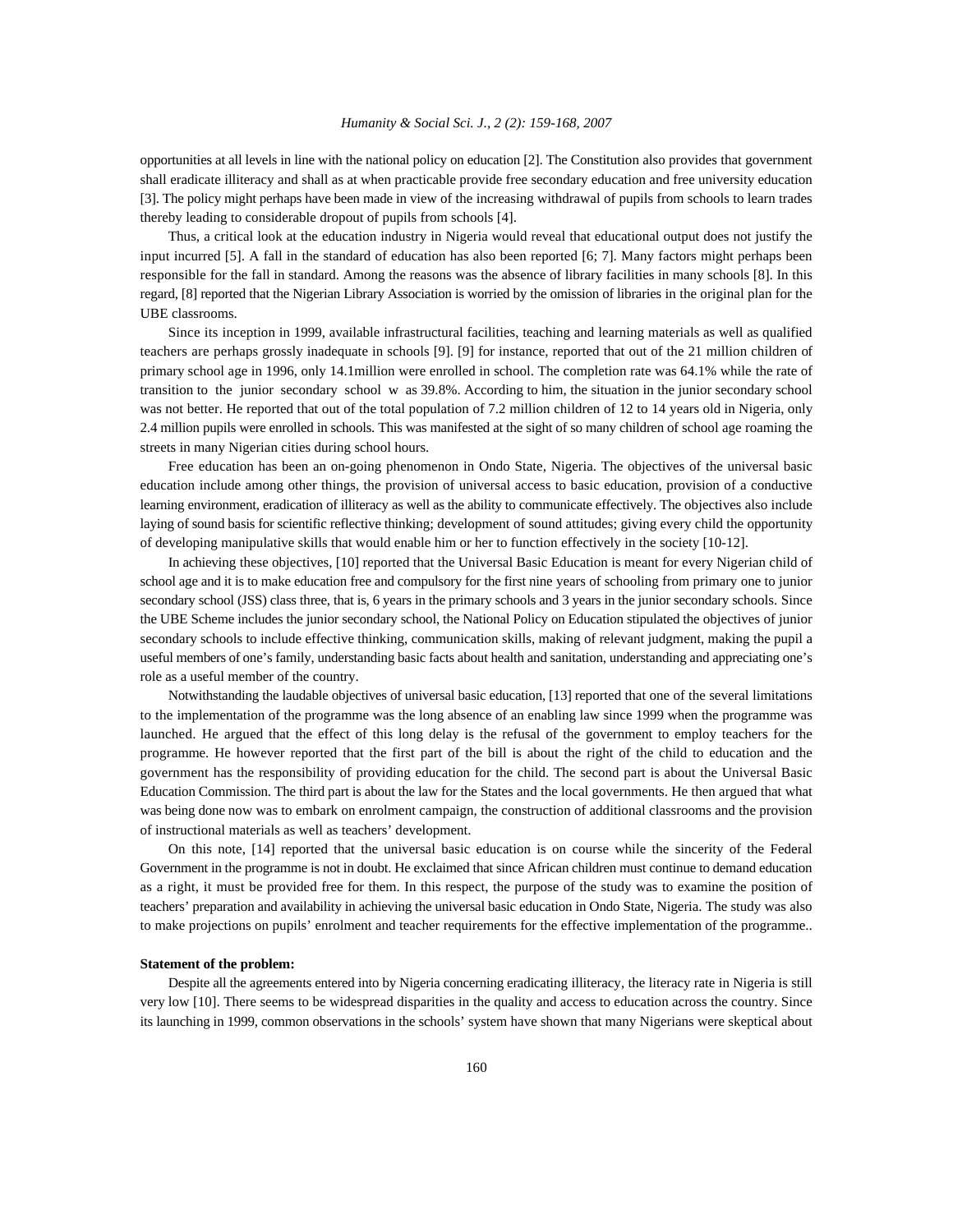the realities of the universal basic education programme. The feelings of the people was that the programme is perhaps a repetition of the previous Universal Primary Education programme inaugurated in 1976 which was marred by inadequate planning, insufficient infrastructure and inadequate qualified teachers [9]. As key inputs into the educational system, teachers are a force to reckon with in the school system. But it seems that not many teachers are available for the programme. As such, the need to determine of the level of teacher preparation and availability for achieving basic education in Ondo State, Nigeria was the problem which this study intended to examine. In addressing this problem, the following research questions were raised:

## **Research questions:**

- 1. What is the level of teacher preparation for the Universal Basic Education programme in Ondo State, Nigeria?
- 2. Are teachers adequately available for the universal basic education programme in the State?
- 3. What is the level of teacher training for the Universal Basic Education in the State?
- 4. What is the enrolment growth rate and teacher-pupil ratio in primary and junior secondary schools in the State?
- 5. What is the projection of students' enrolment and teacher requirements for the universal basic education for the period 2007and 2015 in the State?

# **MATERIALS AND METHODS**

This study was designed as a descriptive survey. A survey is a study involving a planned collection of data over a large area for the purpose of making description [15]. In this regard, the study population comprised all the 1,154 primary and 281 junior secondary schools in Ondo State, Nigeria. Out of this population, a sample of 578 primary schools and 141 junior secondary schools was taken and selected through the stratified random sampling technique. The headteachers of the primary schools and principals of the junior secondary schools were the respondents of the study.

The training of teachers for primary and junior secondary schools, Nigeria was determined through data obtained from two sources. These were sources within Ondo State and sources from neighbouring higher institutions having Ondo State as a catchment area in the admission of students. Although some teachers might have come from higher institutions in other parts of the country and overseas, the two mentioned sources constituted the major sources for the training of teachers for Ondo State primary and junior secondary schools. Thus, the 2 higher institutions within Ondo State, supplying teachers into schools namely Adeyemi College of Education, Ondo and the National Teachers Institute training teachers for the schools were purposively selected for the study. Out of the 15 neighbouring higher institutions training teachers for Ondo State schools, 8 institutions were selected through the stratified random sampling technique.

The instrument used to collect data for the study was an inventory, which consisted of three sections. Section A requested information about the name of each school, its location, pupils' enrolment and number of classes from year 2002 to 2006. Section B requested for data on teacher quota, teacher availability by subject and number of teachers in post while section C elicited information on teacher preparation and teacher training. The content validity of the instrument was determined by experts in Test and Measurement who matched all the items of the inventory with the research questions to ascertain whether the instrument actually measured what it was supposed to measure. The data collected were analyzed using percentages.

# **RESULTS**

**Question 1:** What is the level of teacher preparation for the universal basic education in Ondo State, Nigeria?

In determining the level of teacher preparation for the universal basic education in Ondo State, Nigeria, data on how teachers have prepared themselves for the programme were collected from the headteachers and principals of the sampled schools using the inventory. The findings are presented in tables 1.1 and 1.2.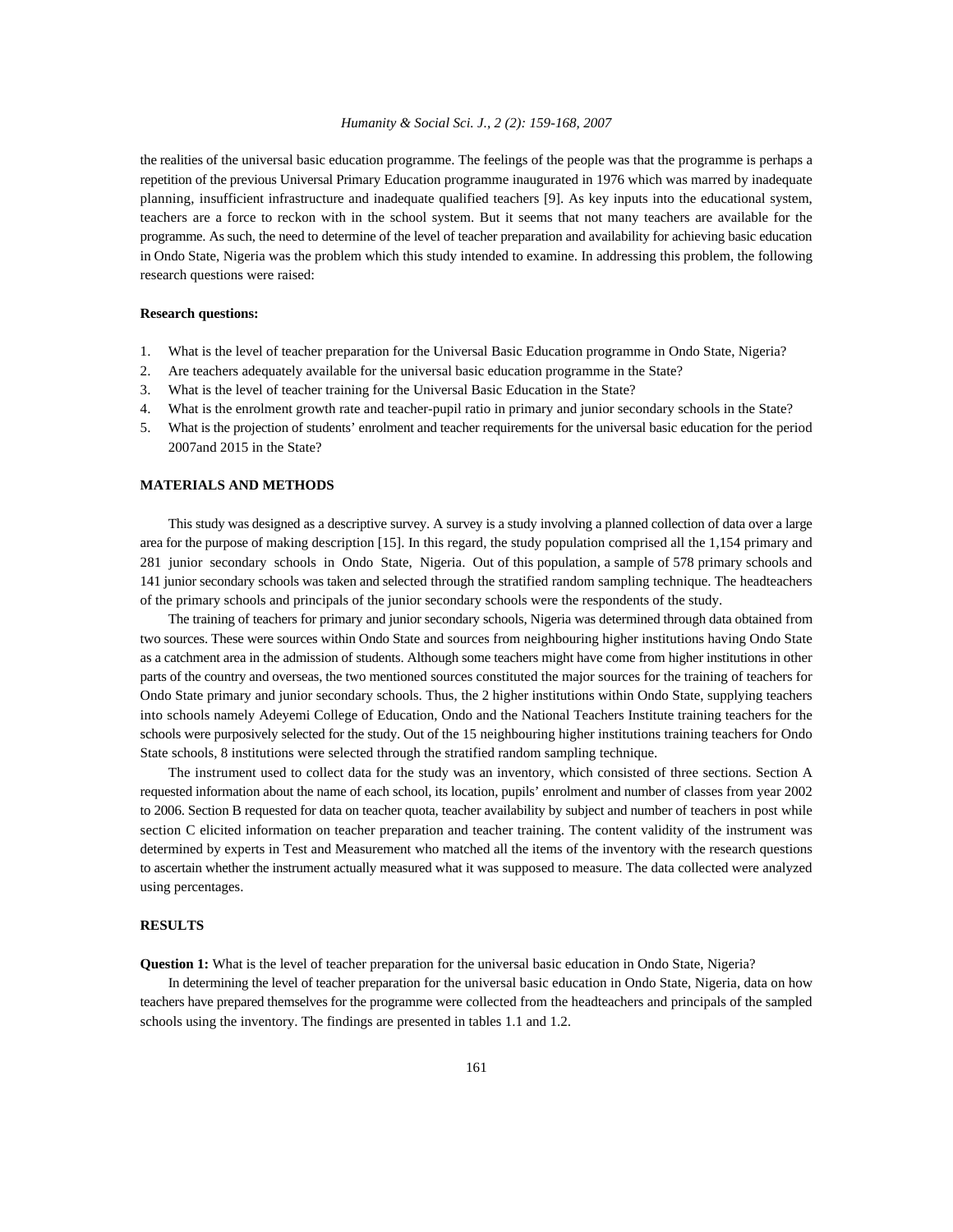Table 1.1: Level of Teacher Preparation in Primary Schools for the UBE

| Inventory Items                                                          | N   | High | $\%$ | Moderate | %    | Low | %    |
|--------------------------------------------------------------------------|-----|------|------|----------|------|-----|------|
| Preparation for effective teaching                                       | 578 | 58   | 10.0 | 186      | 32.2 | 334 | 57.8 |
| Preparation in developing themselves by attending seminars and workshops | 578 | 51   | 8.8  | 212      | 36.7 | 315 | 54.5 |
| Preparation in terms of staff development through in=service training    | 578 | 72   | 12.5 | 180      | 31.1 | 326 | 56.4 |
| Preparation in prompt writing of lesson notes                            | 578 | 120  | 20.8 | 268      | 46.4 | 190 | 32.8 |
| Preparation in terms of the mastery of the subject matter                |     | 137  | 23.7 | 168      | 29.1 | 273 | 47.2 |
| Preparation in carrying pupils along while teaching                      | 578 | 114  | 19.7 | 214      | 37.0 | 250 | 43.3 |
| Average                                                                  | 578 | 92   | 15.9 | 205      | 35.5 | 281 | 48.6 |

Table 1.2: Level of Teacher Preparation in Junior Secondary Schools for the UBE

| Inventory Items                                                          | N   | High | $\%$ | Moderate | %    | Low | $\%$ |
|--------------------------------------------------------------------------|-----|------|------|----------|------|-----|------|
| Preparation for effective teaching                                       | 141 | 32   | 22.7 | 45       | 31.9 | 64  | 45.4 |
| Preparation in developing themselves by attending seminars and workshops | 141 | 33   | 23.4 | 43       | 30.5 | 65  | 46.1 |
| Preparation in terms of staff development through in=service training    | 141 | 23   | 16.3 | 51       | 36.2 | 67  | 47.5 |
| Preparation in prompt writing of lesson note                             | 141 | 27   | 19.1 | 50       | 35.5 | 64  | 45.4 |
| Preparation in terms of the mastery of the subject matter                | 141 | 40   | 28.4 | 44       | 31.2 | 57  | 40.4 |
| Preparation in carrying pupils along while teaching                      | 141 | 36   | 25.5 | 39       | 27.7 | 66  | 46.8 |
| Average                                                                  | 14  | 32   | 22.7 | 48       | 34.0 | -61 | 43.3 |

#### Table 2.1: Number of Teachers Available in Primary Schools for the UBE

|       | No. of  | Enrolment in    | Teacher Quota $@11/2$ | No. of           |           | Percentage |
|-------|---------|-----------------|-----------------------|------------------|-----------|------------|
|       |         |                 |                       |                  |           |            |
| Years | Classes | sampled schools | teachers per class.   | teachers in post | Shortfall | Shortfall  |
| 2002  | 11096   | 332.890         | 16644                 | 10.738           | 5906      | 35.5%      |
| 2003  | 11547   | 346.406         | 17321                 | 11.547           | 5774      | 33.3%      |
| 2004  | 12130   | 364.147         | 18185                 | 12.138           | 6047      | 33.3%      |
| 2005  | 12663   | 379.892         | 18995                 | 12.663           | 6332      | 33.3%      |
| 2006  | 13137   | 394.118         | 19706                 | 12.713           | 6993      | 35.5%      |

#### Table 2.2: Number of Teachers Available in Junior Secondary Schools for the UBE

| Percentage             |
|------------------------|
| Shortfall<br>Shortfall |
| 37.1%                  |
| 37.0%                  |
| 36.4%                  |
| 34.1%                  |
| 36.3%                  |
|                        |

As indicated in tables 1.1 and 1.2, the level of teacher preparation in both the primary and junior secondary schools in the State was low. The response rate was almost the same The overall low level rating of the respondents shows that teachers were not well prepared for the universal primary education in the State.

**Question 2:** Are teachers adequately available for the universal primary education in Ondo State, Nigeria?

In determining the availability of teachers for the universal basic education in the State, data on the teacher quota for each of the sampled schools and the number of teachers in post in the schools were collected through the inventory. Teacher quota is the required number of teachers approved by government for each school in Ondo State Nigeria and it was computed on the basis of approved norm of  $1^{1}/2$  teachers per class of 30 pupils [16]. The findings are presented in Tables 2.1 and 2.2.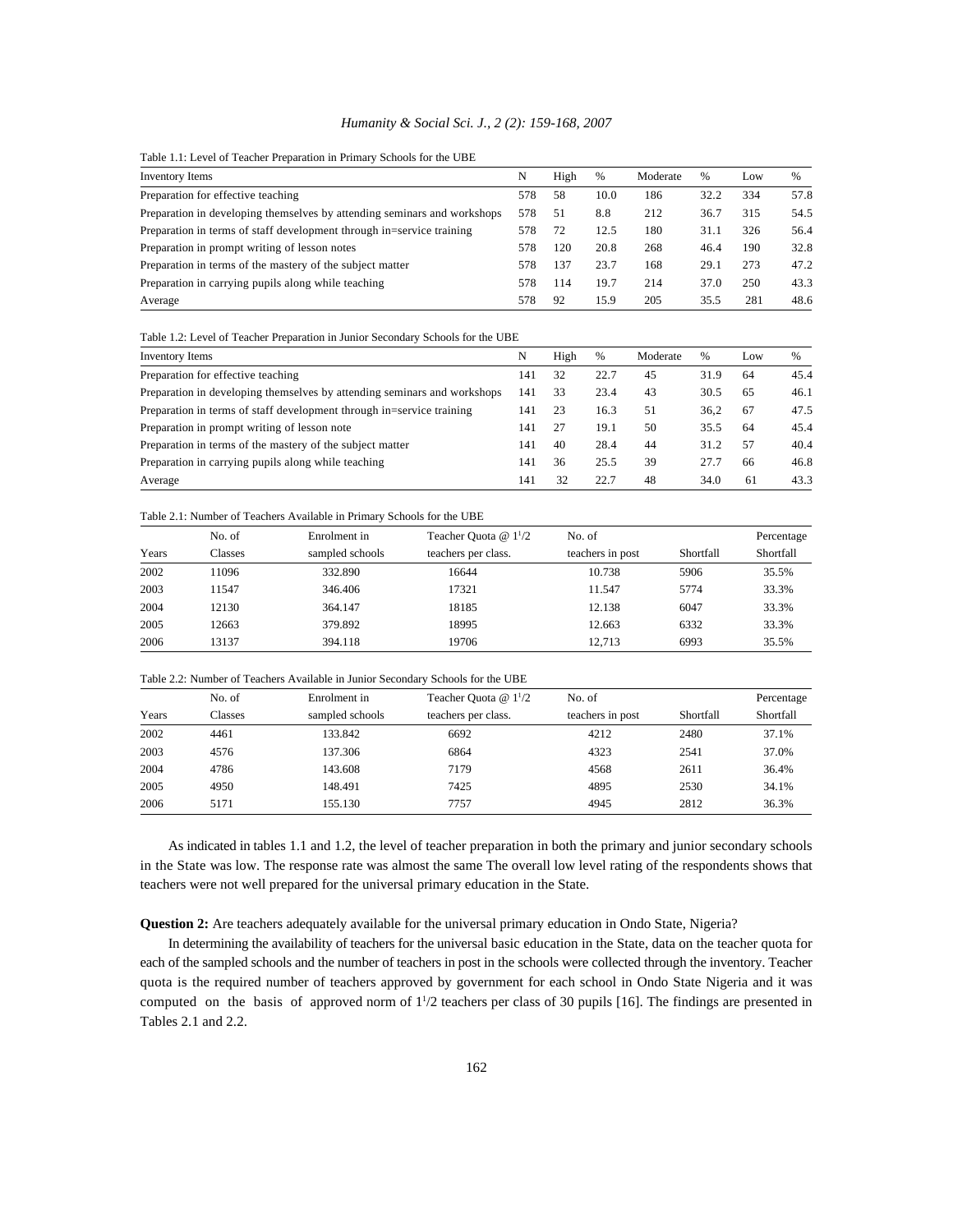|          | No. of Schools |              |                     |                                |                |
|----------|----------------|--------------|---------------------|--------------------------------|----------------|
| No. of   |                |              |                     |                                |                |
| Teachers | English        | Mathematics. | Integrated Science. | <b>Introductory Technology</b> | Social Studies |
| #2       | 271            | 280          | 302                 | 578                            | 132            |
| $3-4$    | 124            | 162          | 146                 |                                | 119            |
| $5-6$    | 110            | 120          | 130                 |                                | 115            |
| $7 - 8$  | 61             | 16           |                     |                                | 110            |
| > 8      | 12             |              |                     |                                | 102            |
| Total    | 578            | 578          | 578                 | 578                            | 578            |

Table 2.3: Distribution of Schools by Subject in Primary Schools

Table 2.4: Distribution of Schools by Subject in Junior Secondary Schools

|          | No. of Schools |              |                          |                                |                       |
|----------|----------------|--------------|--------------------------|--------------------------------|-----------------------|
| No. of   |                |              |                          |                                |                       |
| Teachers | English        | Mathematics. | Integrated Science.      | <b>Introductory Technology</b> | <b>Social Studies</b> |
| #2       | 124            | 130          | 127                      | 131                            | 51                    |
| $3-4$    | 12             | 11           | 14                       | 10                             | 42                    |
| $5-6$    |                |              |                          |                                | 40                    |
| $7 - 8$  |                |              |                          |                                |                       |
| > 8      |                | ۰            | $\overline{\phantom{a}}$ | $\overline{\phantom{a}}$       | 3                     |
| Total    | 141            | 141          | 141                      | 141                            | 141                   |

Tables 2.1 and 2.2 show that teachers were not adequately available for the Universal Basic Education programme in the State. The number of teachers in post was not equal to the teacher quota in each of the years. This shows that there were shortages of teachers in many schools in each of the years. On subject basis, the shortages in the number of teachers were more pronounced. These are shown in tables 2.3 and 2.4.

In table 2.3, most of the schools had two or less than two teachers in all the subjects in the primary schools. Introductory Technology was worst staffed in the primary schools compared to other subjects. This was followed by Integrated Science and Mathematics where 302 and 280 schools respectively had 2 or less than two teachers. The bulk of the teachers were in Social Studies. Table 2.4 also shows that Introductory Technology was worst staffed in the junior secondary schools as 131 of the schools had 2 or less than two teachers. The bulk of the teachers were in Social Studies.

**Question 3:** What is the level of teacher training for the universal basic education in the State?

In determining the level of teacher training for the schools, data were obtained from two sources. The first were sources within the State while the second were sources from neighbouring higher institutions having Ondo State as a catchment area in the admission of students. Data on the number of teachers trained in the higher institutions within the State and those trained in neighbouring universities between 2002 and 2006 were collected and compared for each of the years. The findings are presented in tables 3.1 and 3.2.

Table 3. 1 shows that the number of teachers trained in higher institutions within the State for the primary schools was in greater proportion in each of the years than those trained in neighbouring higher institutions. Contrary to these findings, table 3.2 shows that the number of teachers trained in neighbouring higher institutions for the junior secondary schools was in greater proportion in each of the years than those trained in higher institutions within the State. Comparing the shortfall in the number of teachers in post in primary and junior secondary schools in the State indicated in tables 2.1 and 2.2 with the number of teachers trained in the higher institutions shown in tables 3.1 and 3.2, the findings suggest that many of the teachers trained in the higher institutions were not employed into the schools.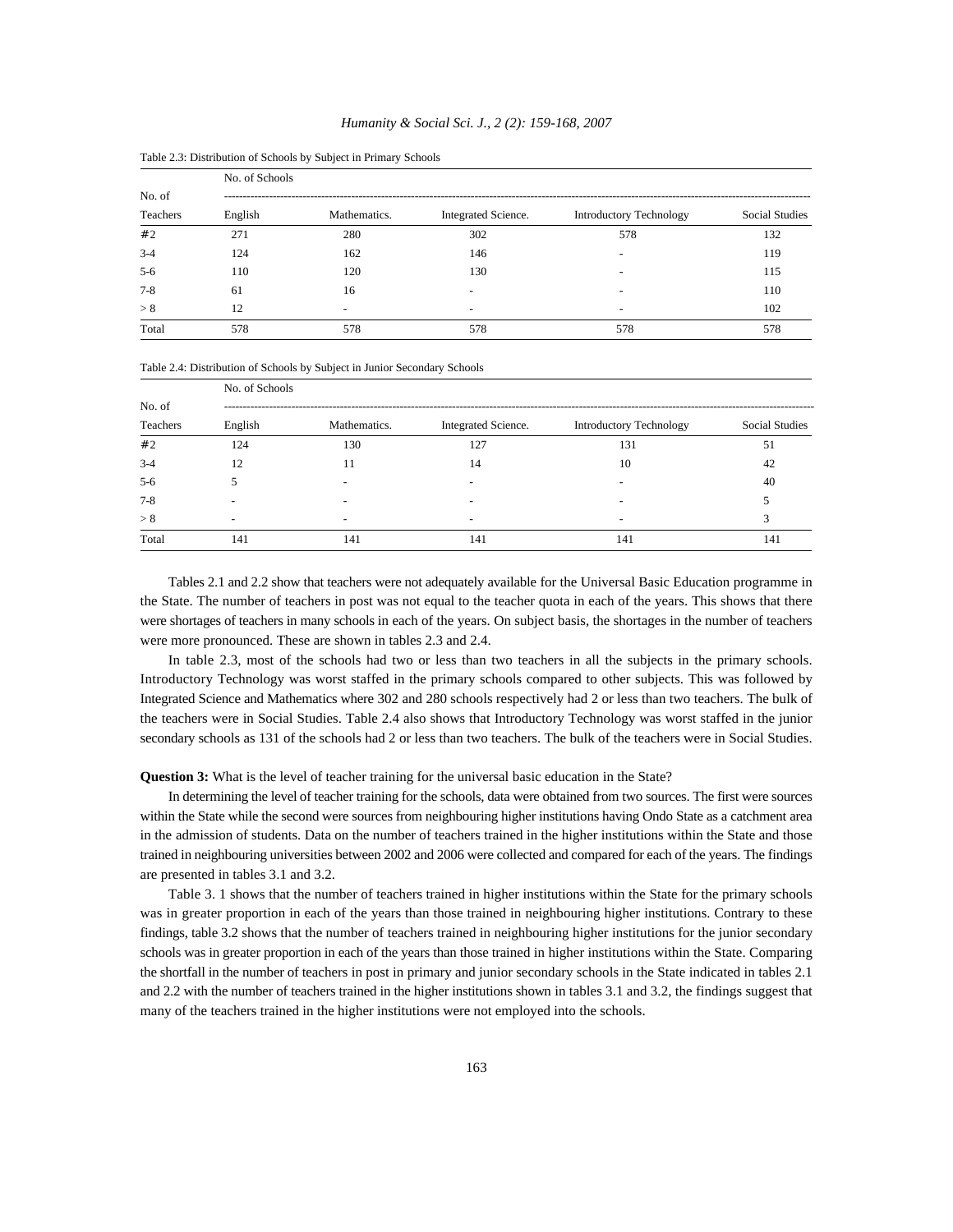|      | Total number |                     | Number of teachers trained from      |      | Number of teachers trained from  |      |
|------|--------------|---------------------|--------------------------------------|------|----------------------------------|------|
|      | N            | of teachers trained | higher institutions within the State | %    | neighbouring higher institutions | %    |
| 2002 | 10           | 15745               | 9496                                 | 60.3 | 6249                             | 39.7 |
| 2003 | 10           | 16673               | 9868                                 | 59.2 | 6805                             | 40.8 |
| 2004 | 10           | 18436               | 10350                                | 56.1 | 8086                             | 43.9 |
| 2005 | 10           | 18840               | 10642                                | 56.5 | 8198                             | 43.5 |
| 2006 | 10           | 19353               | 10963                                | 56.6 | 8390                             | 43.4 |

Table 3.1: Number of Teachers Trained for Primary Schools

Table 3.2: Number of Teachers Trained for Junior Secondary Schools

|      | Total number |                     | Number of teachers trained from      |      | Number of teachers trained from  |      |
|------|--------------|---------------------|--------------------------------------|------|----------------------------------|------|
|      | N            | of teachers trained | higher institutions within the State | %    | neighbouring higher institutions | %    |
| 2002 | 10           | 6478                | 2658                                 | 41.0 | 3820                             | 59.0 |
| 2003 | 10           | 6957                | 2741                                 | 39.4 | 4216                             | 60.6 |
| 2004 | 10           | 7346                | 2965                                 | 40.4 | 4381                             | 59.6 |
| 2005 | 10           | 8479                | 3445                                 | 40.6 | 5034                             | 59.4 |
| 2006 | 10           | 8765                | 3479                                 | 39.7 | 5286                             | 60.3 |

Table 4.1: Enrolment Growth rate in Primary and Junior Secondary Schools in Ondo State

|                     | Primary Schools Classes 1-6  |                  | Junior Secondary Schools Classes 1-3 |                  |  |
|---------------------|------------------------------|------------------|--------------------------------------|------------------|--|
| Years               | Enrolment in sampled schools | Growth Rate in % | Enrolment in sampled schools         | Growth Rate in % |  |
| 2002                | 332.890                      |                  | 133.842                              |                  |  |
| 2003                | 346.406                      | 4.1              | 137.306                              | 2.6              |  |
| 2004                | 364.147                      | 5.1              | 143.608                              | 4.6              |  |
| 2005                | 379.892                      | 4.3              | 148.491                              | 3.4              |  |
| 2006                | 394.118                      | 3.7              | 155.130                              | 4.5              |  |
| Average Growth Rate |                              | 4.3%             | Enrolment in sampled schools         | 3.8%             |  |

**Question 4:** What are the enrolment growth rate and teacher-pupil ratios in primary and junior secondary schools in the State?

Answering this question, data on the enrolment figures in primary and junior secondary schools from 2002 to 2006 were collected through the inventory. In calculating the enrolment growth rate in the schools, the increase in school's enrolment in a given year is divided by the previous years' enrolment and multiplied by 100 as in the following formula [17]:

$$
E_{n} = \begin{array}{c} E_{t} - E_{t} - 1 \\ \text{-} \\ E_{t} - 1 \end{array} \times 100
$$

Where:  $E_n$  = Enrolment growth rate;  $E_t$  = Enrolment in year t (present year) and  $E_t$  –1 = Enrolment in year t-1 (previous year). Using this formula, the enrolment growth rate in primary and junior secondary schools in the State between 2002 and 2006 is shown in table 4.1.

Table 4.1 shows that the average growth rate in primary schools was 4.3% while that of junior secondary schools was 3.8%.. A graphical representation of the enrolment growth rate is indicated in Figure 1.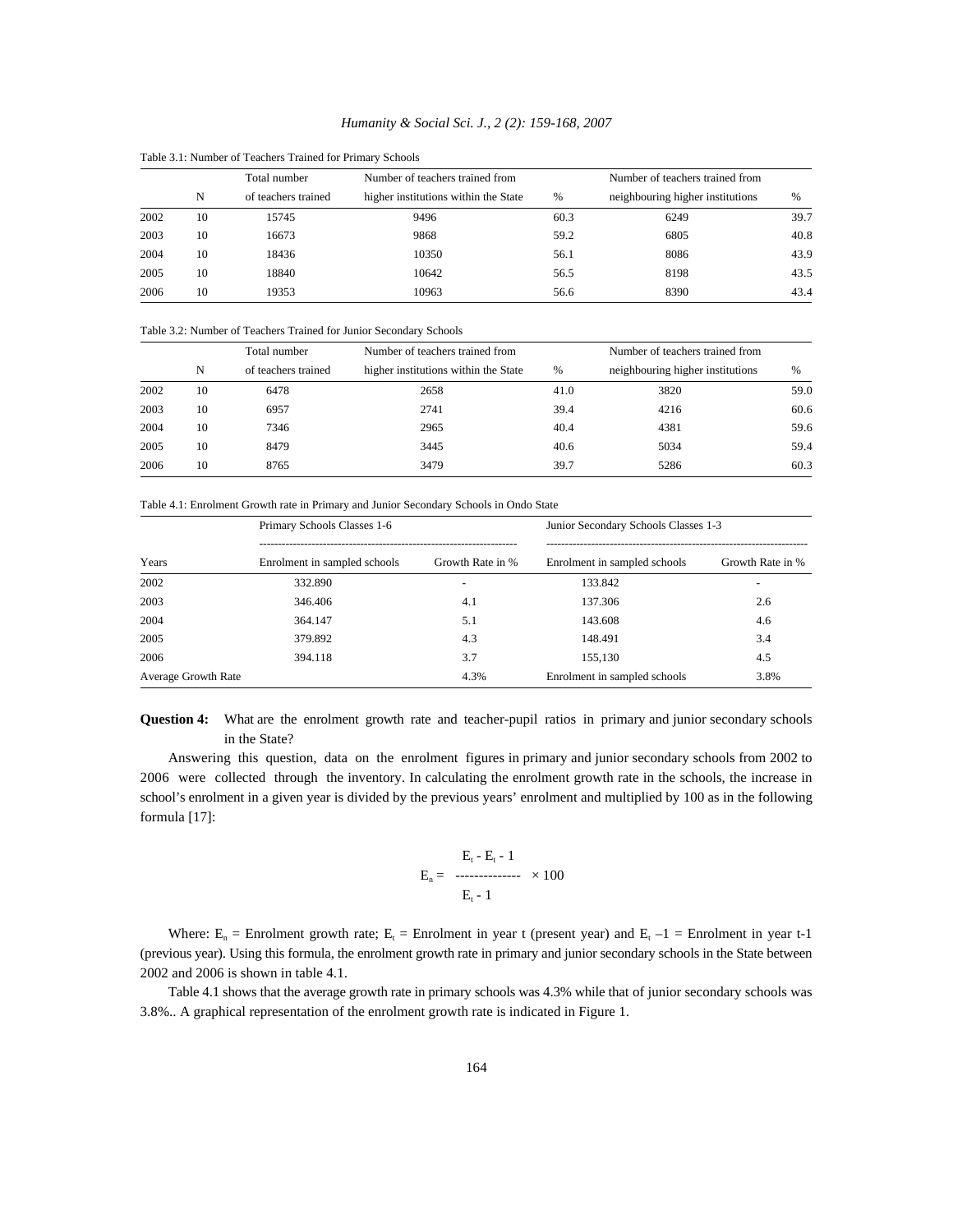



Fig. 1: Graph showing Enrolment Growth Rate in the Schools

Table 4.2: Teacher-pupil Ratio in Primary and Junior Secondary Schools

|       | Primary Schools                          |                               |                     | Junior Secondary Schools                 |                               |                     |  |
|-------|------------------------------------------|-------------------------------|---------------------|------------------------------------------|-------------------------------|---------------------|--|
| Years | Total number of<br>pupils in the schools | Number of<br>teachers in post | Teacher-pupil ratio | Total number of<br>pupils in the schools | Number of<br>teachers in post | Teacher-pupil ratio |  |
| 2002  | 332.890                                  | 10.738                        | 1:31                | 133.842                                  | 4212                          | 1:32                |  |
| 2003  | 346.406                                  | 11.547                        | 1:30                | 137.306                                  | 4323                          | 1:32                |  |
| 2004  | 364.147                                  | 12.138                        | 1:30                | 143.608                                  | 4568                          | 1:31                |  |
| 2005  | 379.892                                  | 12.663                        | 1:30                | 148.491                                  | 4895                          | 1:30                |  |
| 2006  | 394.118                                  | 12.713                        | 1:31                | 155.130                                  | 4945                          | 1:31                |  |
|       | Average pupil -teacher ratio             |                               | 1:30                |                                          | Average pupil-teacher ratio   |                     |  |

In computing the teacher-pupil ratio in the schools, data on the enrolment of pupils in primary and junior secondary schools were collected through the inventory. Data on the number of teachers in post in the schools were also collected. The teacher-pupil ratio is the ratio of the number of pupils to a teacher in a school. It is computed by dividing the total number of students in a school by the total number of teachers in the schools [17]

$$
TPR = \begin{array}{cc}\nTNP \\
\text{---} \\
\text{TNT}\n\end{array}
$$

Where TPR = Teacher –pupil ratio; TNP = Total number of pupils; TNT = Total number of teachers. Table 4.2 shows the teacher- pupil ratios in primary and junior secondary schools in Ondo State, Nigeria for the period, 2002 and 2006.

Table 4.2 shows that the teacher-pupil ratio varied from year to year in the primary and junior secondary schools in the State. The average teacher-pupil ratio in primary schools was 1:30 while that for junior secondary schools was 1:31.

**Question 5:** What is the projection of pupils' enrolment and teacher requirements for the Universal Basic Education in Ekiti State, Nigeria for the period 2007 to 2015?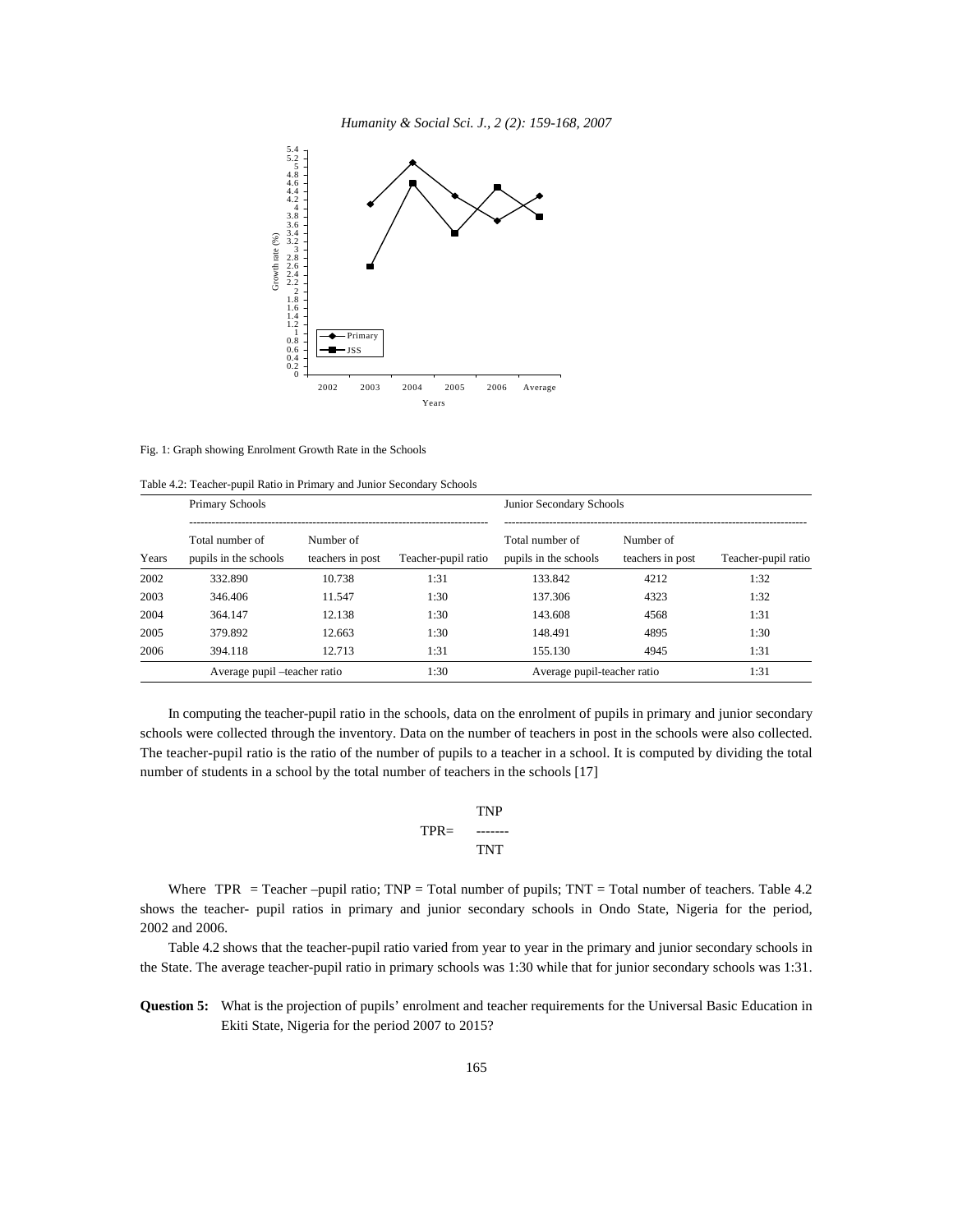|       | Primary Schools                                   |                                                                       | Junior Secondary Schools                                 |                                                                       |  |  |
|-------|---------------------------------------------------|-----------------------------------------------------------------------|----------------------------------------------------------|-----------------------------------------------------------------------|--|--|
| Years | Projected enrolment at<br>4.3% Annual Growth Rate | Projected number of teachers<br>required at 1:30 teacher- pupil ratio | Projected enrolment at 3.8%<br><b>Annual Growth Rate</b> | Projected number of teachers<br>required at 1:32 teacher- pupil ratio |  |  |
| 2007  | 411.065                                           | 13.702                                                                | 161.025                                                  | 5194                                                                  |  |  |
| 2008  | 428.741                                           | 14.291                                                                | 167.144                                                  | 5392                                                                  |  |  |
| 2009  | 447.177                                           | 14.906                                                                | 173.495                                                  | 5597                                                                  |  |  |
| 2010  | 466.406                                           | 15.547                                                                | 180.088                                                  | 5809                                                                  |  |  |
| 2011  | 486.461                                           | 16.215                                                                | 186.931                                                  | 6030                                                                  |  |  |
| 2012  | 507.379                                           | 16.913                                                                | 194.034                                                  | 6259                                                                  |  |  |
| 2013  | 529.196                                           | 17.640                                                                | 201.407                                                  | 6497                                                                  |  |  |
| 2014  | 551.951                                           | 18.398                                                                | 209.060                                                  | 6744                                                                  |  |  |
| 2015  | 575.685                                           | 19.190                                                                | 217.004                                                  | 7000                                                                  |  |  |

Table 5: Projected Enrolment and Number of Teachers in Primary and Junior Secondary Schools in Ondo State, Nigeria

In making a projection of pupils' enrolment, data on the enrolment of pupils in primary and junior secondary schools in the State were collected through the inventory. The projection of enrolment was made using the following formula [17]:

#### $PE = (Et-1)$  x  $(AEGR) + (Et-1)$

Where: PE =projection of enrolment; Et  $-1$  = Enrolment in year t-1 (previous year) while.

AEGR = Average Enrolment Growth Rate.

Applying the formula and the annual enrolment growth rate of 4.3% in primary schools and 3.8% in the junior secondary schools, the projected numbers of pupils for the Universal Basic Education in the sampled schools for the period 2007-2015 are presented in table 5. The teacher-pupil ratios in the schools were determined as in tables 4.1 and 4.2. In projecting the future requirement of teachers, the following were considered namely, an annual enrolment growth rate of 4.3% in primary schools and 3.8% in the junior secondary schools; a teacher-pupil ratio of 1:30 for primary schools and 1:31 for the junior secondary schools. The number of teachers required are projected using the following formula [17]:

$$
PE
$$
  
PT = 3.3  
TPT

Where:  $PT=$  Projection of teachers;  $PE =$  projected Enrolment and  $TPR =$  Teacher-pupil ratio. Using the base year 2006 enrolment, 394,118 for primary schools and 155,130 for junior secondary schools, the teachers' requirements for the Universal Basic Education in Ondo State, Nigeria for the years 2007 and 2015 are indicated in Table 5.

As indicated in Table 5, the projected enrolment of pupils in primary schools would be 466,406 in year 2010 and 575,685in year 2015. The projected enrolment of pupils in the junior secondary schools would be 180,088 in year 2010 and 217,004 in year 2015. The projected number of teachers in the primary schools would be 15,547 in year 2010 and 19,190 in year 2015 while the projected number of teachers in the junior secondary schools would be 5809 in year 2010 and 7000 in year 2015. As such, the State government would require additional 6477 primary school teachers and 2,055 junior secondary schools teachers by 2015. Although changes in pupils' enrolment might bring about changes in the number of teachers required, the projection has provided an insight into what teachers requirements would be by the year 2015.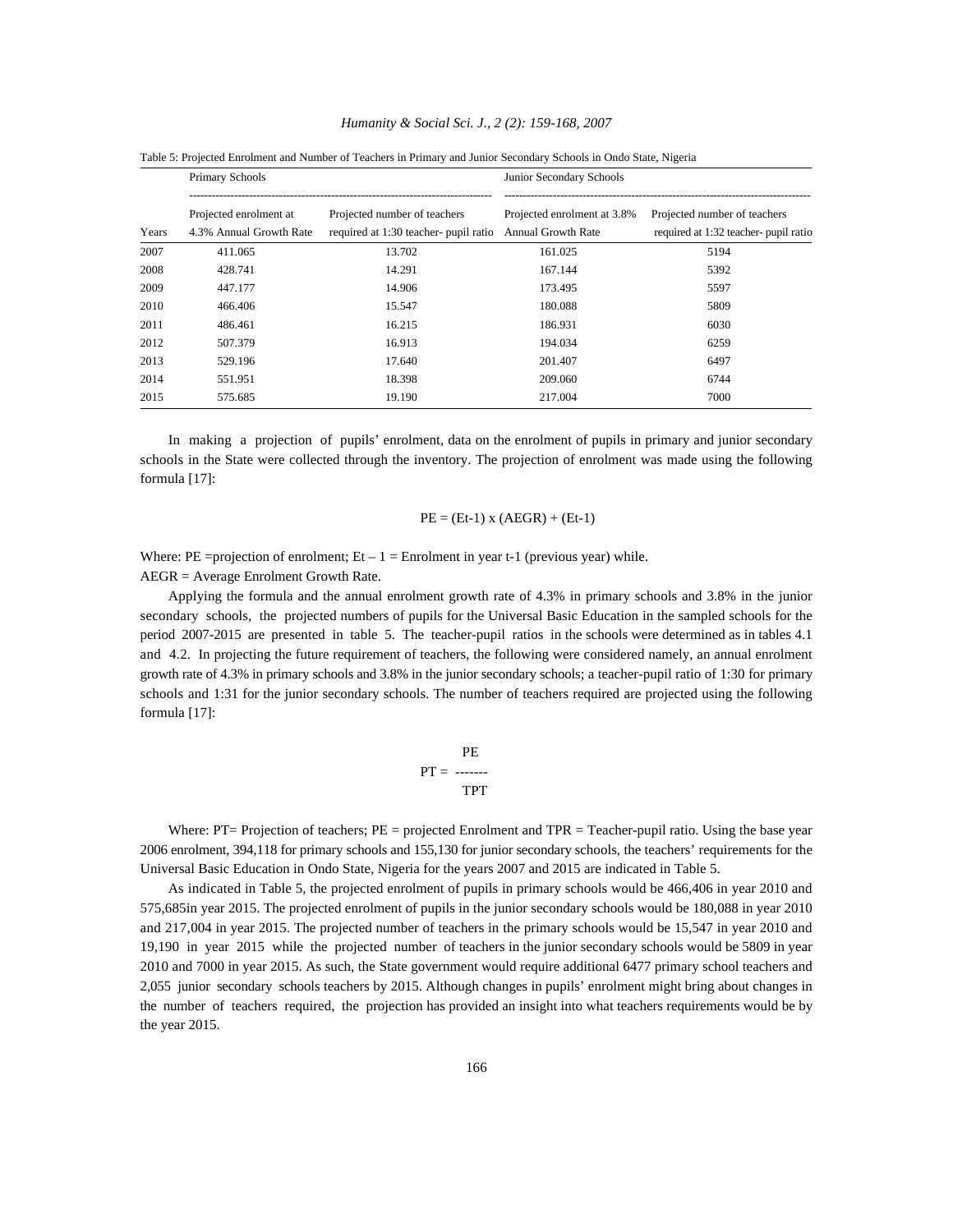## **DISCUSSION**

In the foregoing analysis, several findings were made. One salient finding was that the level of teacher preparation in both the primary and junior secondary schools in the State was low. This finding was consistent with the findings made by previous researchers [10-12]. The findings indicating that teachers were not adequately available for the Universal Basic Education programme negated [18] findings of a steadily increasing number of physic teachers in American schools. The finding however agreed with the findings of other researchers [19]. Although the shortfall in the number of teachers in post declined from one year to another, there were shortages of teachers in many schools thereby supporting earlier findings [20-22]. This suggests that the State Government might not have employed the required number of science and technology teachers into the schools.

The finding indicating that the demand for teachers in primary and junior secondary schools in the State did not match the supply from the higher institutions was contrary to earlier findings [4; 23]. The fact that the number of teachers supplied from the institutions was greater than the number demanded was contrary to the findings made by [24] that the demand for teachers was greater than the supply in Ondo State schools. The finding indicating greater number of supply than demand further buttressed the fact that perhaps the State Government might not have employed sufficient number of teachers into the schools in preparation for the universal basic education programme.

The average growth rate of 4.3% in primary schools and 3.8% in the junior secondary schools as well as the average teacher-pupil ratio of 1:30 in primary schools and 1: 31 in the junior secondary schools agreed with the findings made by earlier researchers [1; 25]. The findings indicating that the State government would require additional 7,302 primary school teachers and 2,321 junior secondary schools teachers by 2016 supported the [26] which shows that over the next few years, there would be an annual requirement of an average of 2,200 new teachers in Victorian government schools in Australia. The findings also agreed with the findings of other researchers [9; 17] which emphasized the need for more teachers in schools.

## **CONCLUSIONS**

The findings of this study led the researcher to conclude that Ondo State, Nigeria has not been not been fully prepared for the universal basic education programme. Teacher preparation has not been fully embarked upon in the State. It was also concluded that teachers were not adequately available in the schools. This suggests that not much have been done in achieving the basic education in the State.

### **RECOMMENDATIONS**

Based on the findings, it was recommended that the State Government should recruit more teachers into the primary and junior secondary schools in the State in order to enable the pupils achieve permanent literacy and numeracy and the ability to communicate effectively. Teachers should be allowed to attend seminars and workshops to acquaint themselves of new ideas and methods of teaching for the Universal Basic Education programme. Teachers should also be sent for in-service training to enable them to acquire more skills and competence in their job performance. The State Ministry of Education should intensify more efforts in the effective supervision, monitoring and evaluation of the Universal Basic Education programme in the State

#### **REFERENCES**

- 1 Adesina, S., 1981. What is Educational planning? in S. Adesina (ed) Introduction to Educational Planning. Ile-Ife: University of Ife Press Limited.
- 2. Federal Republic of Nigeria, 2004. National policy of Education Lagos: Federal Ministry of Education/NERDC.